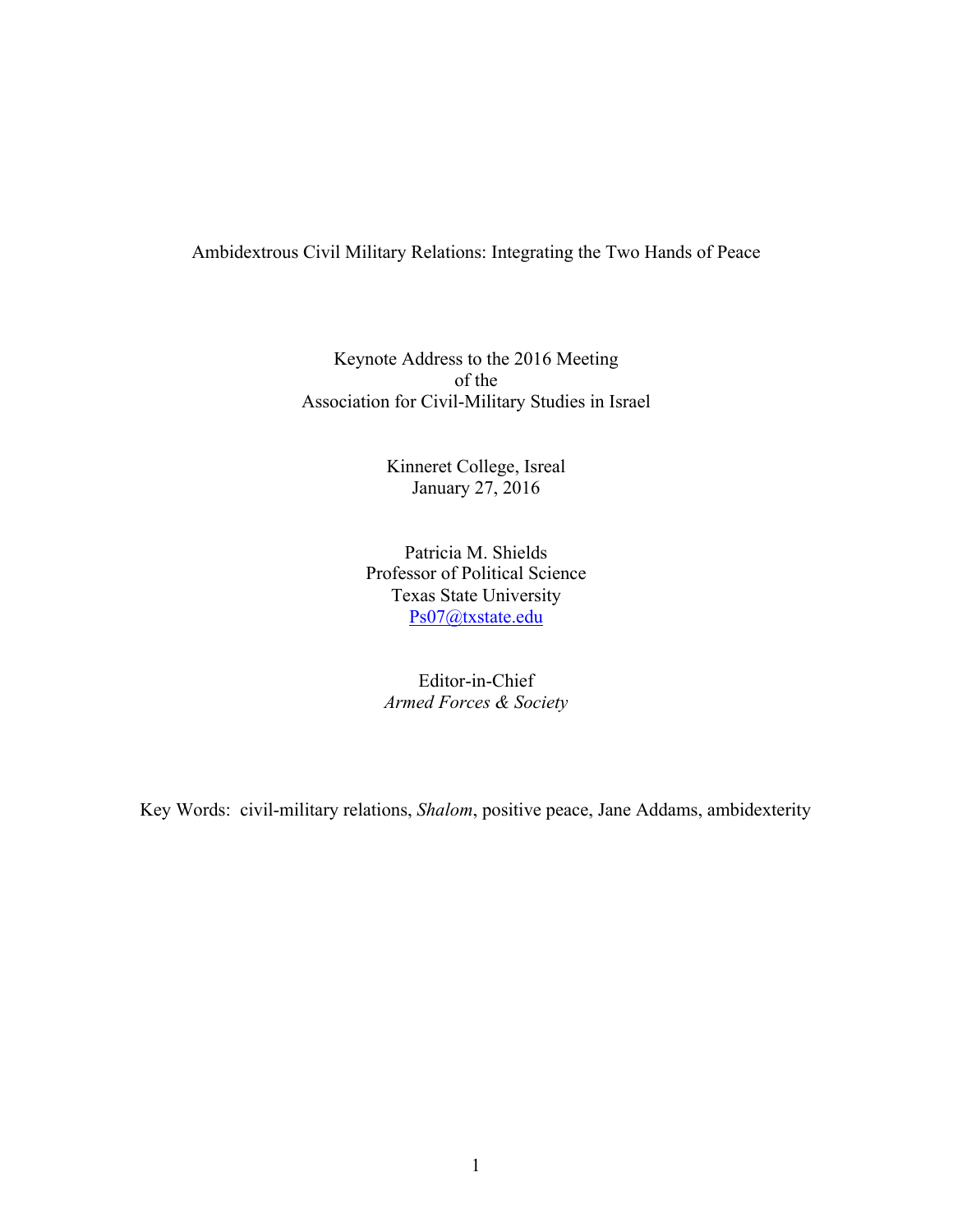# **Ambidextrous Civil Military Relations: Integrating the Two Hands of Peace**

Patricia M. Shields

# **Abstract/Context**

In January of 2016, Patricia M. Shields, the editor of *Armed Forces & Society*, addressed the Association of Civil Military Studies of Israel at their bi-annual conference at Kinneret College on the Sea of Galilee. The following is the text of her speech. The speech has been slightly modified to incorporate references.

# **Acknowledgments**

I want to thank Stuart Cohen for his generous introduction. In addition, many thanks to Kinneret College, Reuven Gal and the other leaders of the Association for Civil-Military Studies of Israel for this opportunity to address you this afternoon and to visit the amazing land of Israel.

# *Shalom*

It came to my attention that many of you are unfamiliar with the term "ambidextrous." Ambidexterity is an *ability* prized in sports and music. It is the *ability* to use the right or left hand (or foot) with equal skill. Basketball, football and piano are examples where ambidexterity is prized.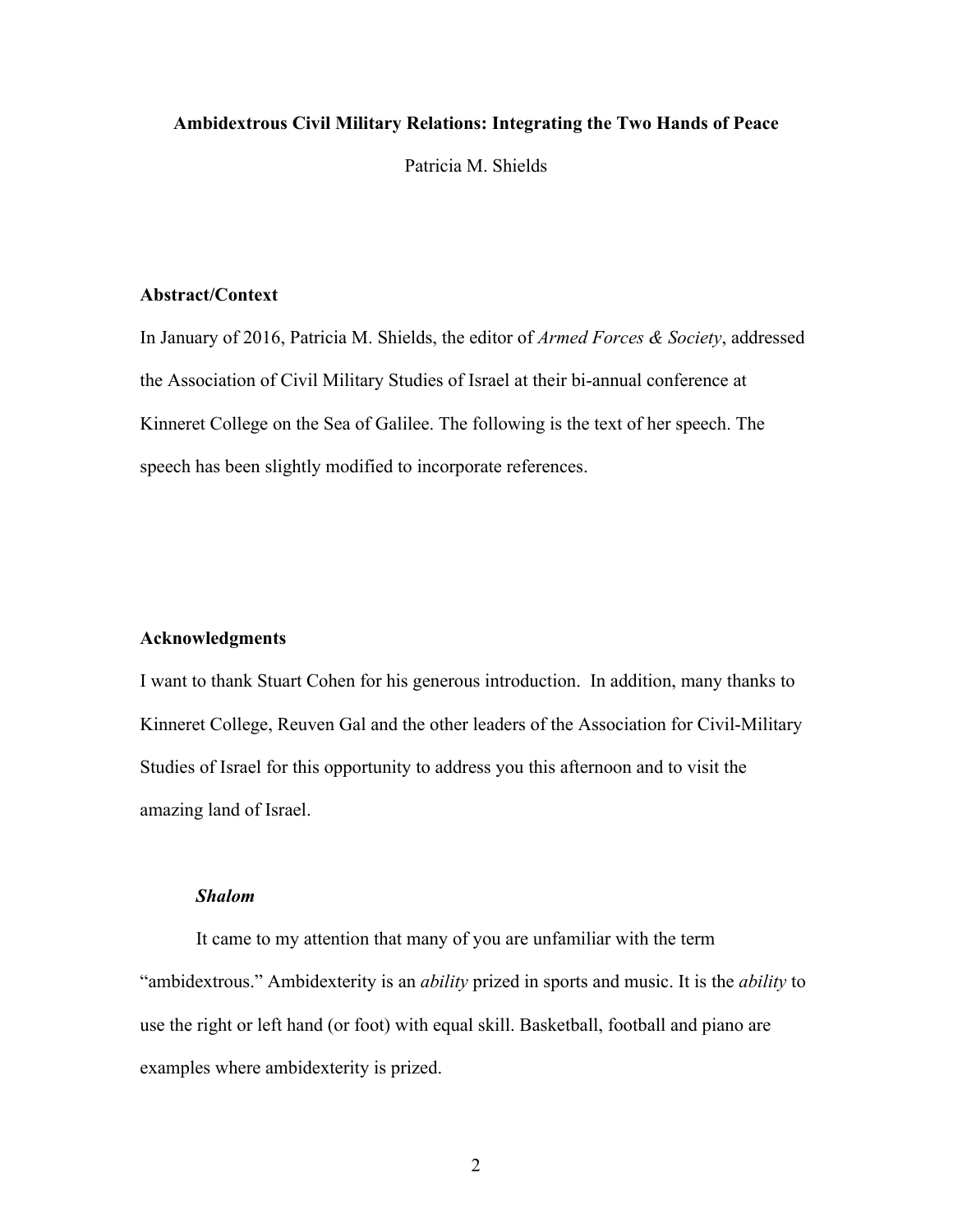I had trouble formulating a message for this presentation. What could I tell such an esteemed group of scholars? Eventually, I decided to follow my heart and talk about things dear to me – ideas of Jane Addams the first American woman to win the Nobel Peace Prize.

When I discussed this with Reuven at the IUS meeting, he suggested that I also explore the works of Israel's Peace Prize winners Yitzhak Rabin and Shimon Peres. In the process I found a wonderful Shimon Peres (2011) quote in his forward to *Start-up Nation: The Story of Israel's Economic Miracle* by Dan Senor and Saul Singer (2011). "People prefer remembering to imagining. Memory deals with familiar things; imagination deals with the unknown. Imagination can be frightening – it requires risking a departure from the familiar (xi)." As I read *Start-up Nation* I learned that Israel is, indeed, the *Land of Imagination*. As we shall see, pragmatic and imaginative approaches go hand in hand. They lead to a distinction between positive and negative peace whose establishment implies a balancing of sorts or, an ambidexterity when it comes to civil military relations.

# **Prologue – early scholarship**

In many ways I am an odd person to be the editor of a journal like *Armed Forces & Society*. I have never served in the military or was I a student of Morris Janowitz. Also, I am not a military sociologist or specialist in International Relations. My home disciplines are economics and public administration/public policy.

My route to the study of civil military relations begins in the 1960s during the height of a seemingly endless Vietnam War. I was a freshman at the University of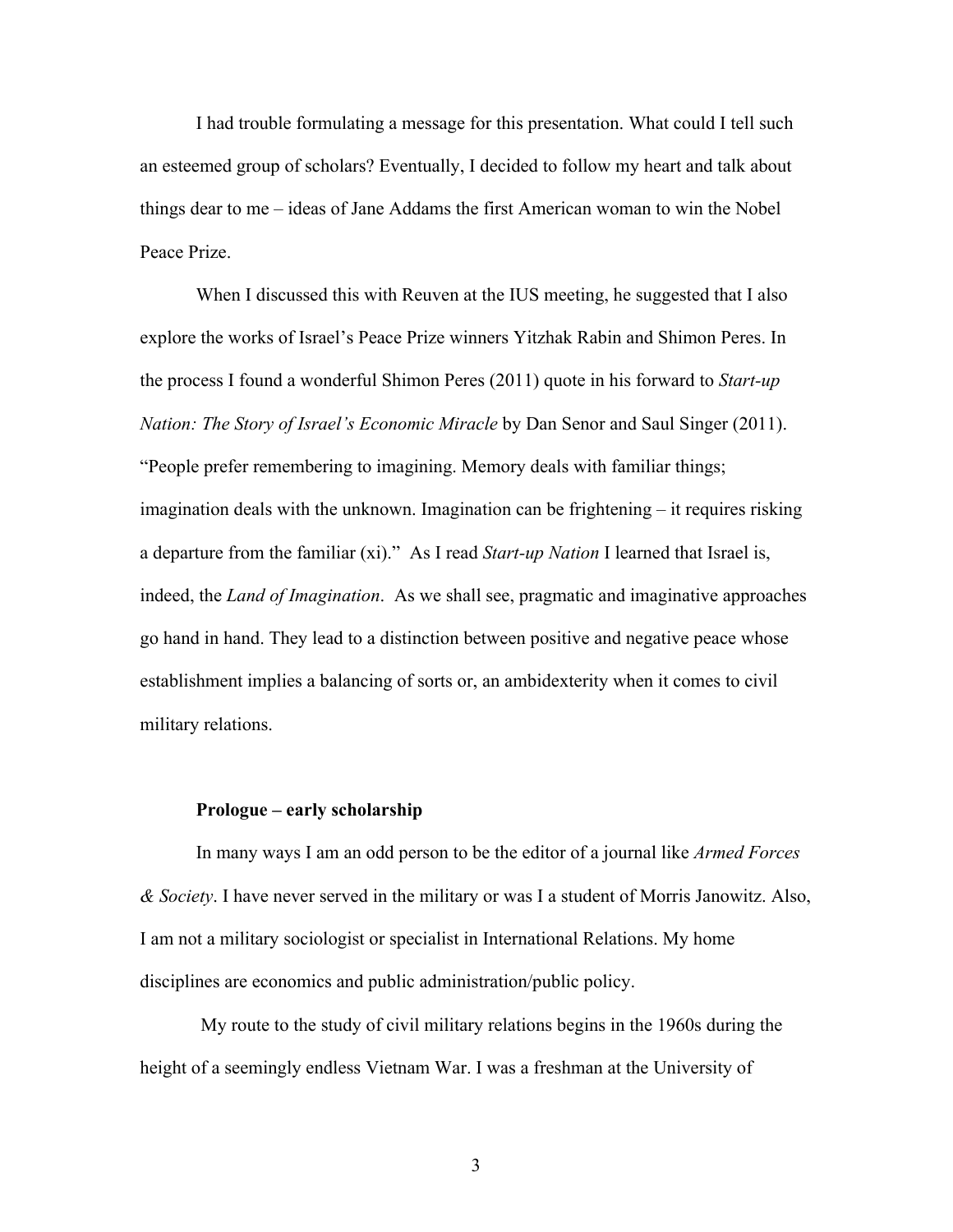Maryland, situated about 20 minutes outside Washington DC. Vietnam War protests were at their peak. Anti-war bonfires regularly lit up the midnight sky of the university mall. During the spring of 1970 student protests led to violence. Four students died at Kent State. The University of Maryland responded. Subsequently, the Maryland National Guard, along with their machine guns, kept peace on campus.

The Vietnam War and the protest movement just confused me. The protesters continually vilified the military. It was an evil institution, fighting an evil war, unfairly drafting men to die in Vietnam. I found their rhetoric compelling and confusing. It did not make sense to me that the military, which my father and brother had served, was evil. Yet the policy did not make sense. What were we fighting for? I was an uneasy spectator during this high intensity period.

#### **Dissertation/early scholarship**

By the time I began graduate school, the war was over, the draft ended. I was at Ohio State working at a research center, which examined the US labor market using longitudinal data. I was assigned to the young men's cohort; a pool of young men many of whom served as soldiers in Vietnam.

This data offered me a chance to discard my spectator status and a way to contribute to our understanding to that troubled period in US history. My dissertation, which looked at the equity of the recruitment process during the Vietnam era, was published in *Armed Forces & Society* (Shields, 1980). I found that the US patchwork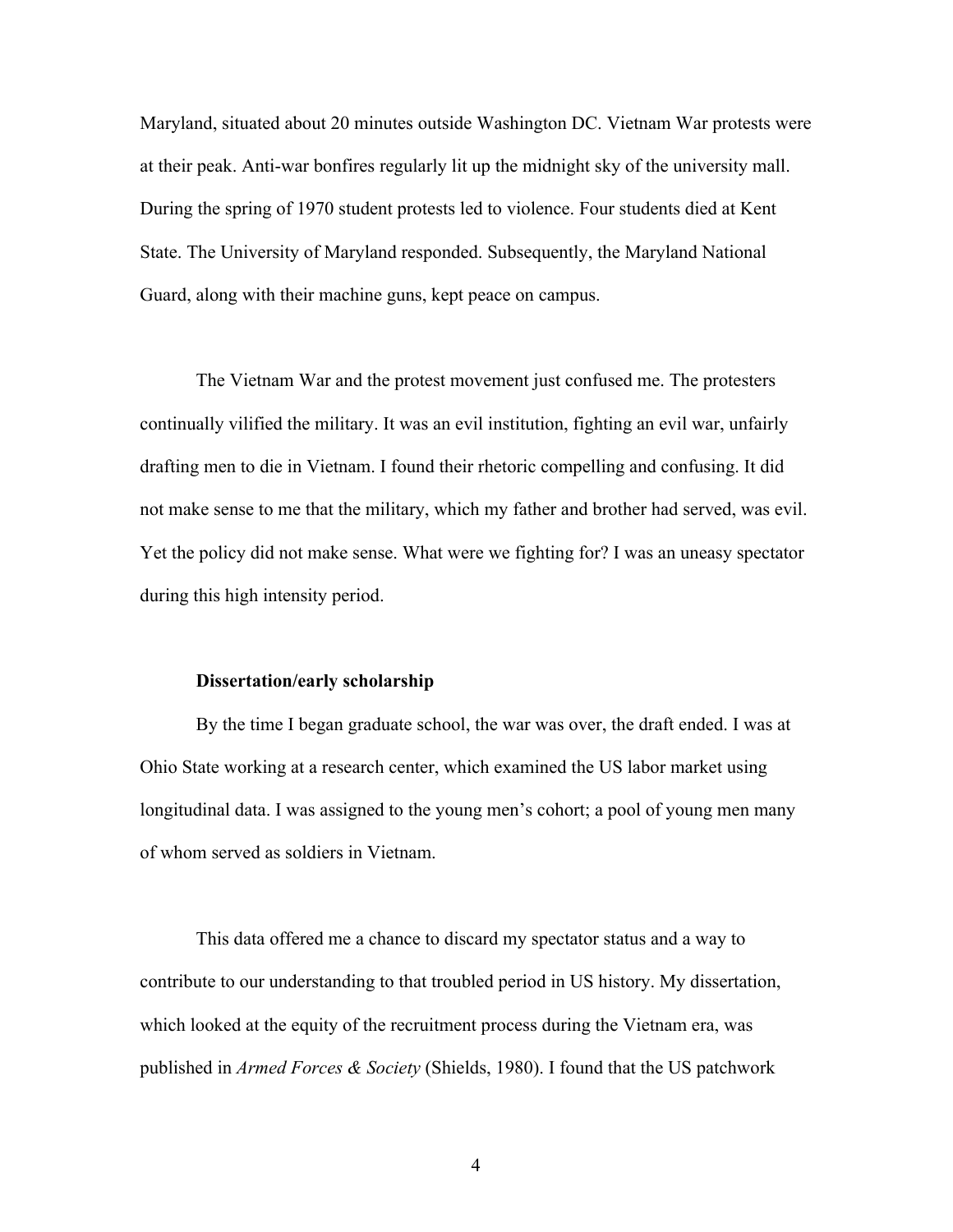system of draft deferments and exemptions unfairly placed the burden of the draft on black high school graduates<sup>1</sup>. My scholarship caught the attention of Charlie Moskos, who invited me to contribute to a conference at the US Air Force Academy (Moskos & Wood, 1988). Here I examined the role of women in the military through the lenses of Moskos's institutional/occupational dichotomy (Shields, 1988). And, it was here where I met Reuven Gal.

My interest in Moskos' (1977) Institutional/Occupational model eventually led me to an Israeli American sociologist – Amati Etzioni. His theory of socioeconomics (an alternative to neoclassical economics) provided a deeper theoretical home for the Institutional/ Occupational model by balancing self-interest with values such as justice, sacrifice and equity (Etzioni, 1988; Shields, 1993). My encounter with Etzioni also indirectly led me to the study of philosophical pragmatism. For the last twenty years I have been contributing to this literature by applying its tenets to methodology and public administration<sup>2</sup>.

It was in this literature that I leaned about Jane Addams. Over 125 years ago she formed a non-profit residential community center in the heart of Chicago's contentious immigrant slums. Here she worked to make the voice of women heard, which led to reforms in sanitation, child labor laws, and women's suffrage. Her activities as

See also Shields (1981).

<sup>&</sup>lt;sup>2</sup> See for example Shields (1996, 1998, 2003, 2004, 2005, 2006, and 2008), Brom & Shields (2006); Whetsell & Shields (2011); Salem & Shields (2011), Shields & Rangarjan (2013) and Shields, Whetsell & Hanks (2013).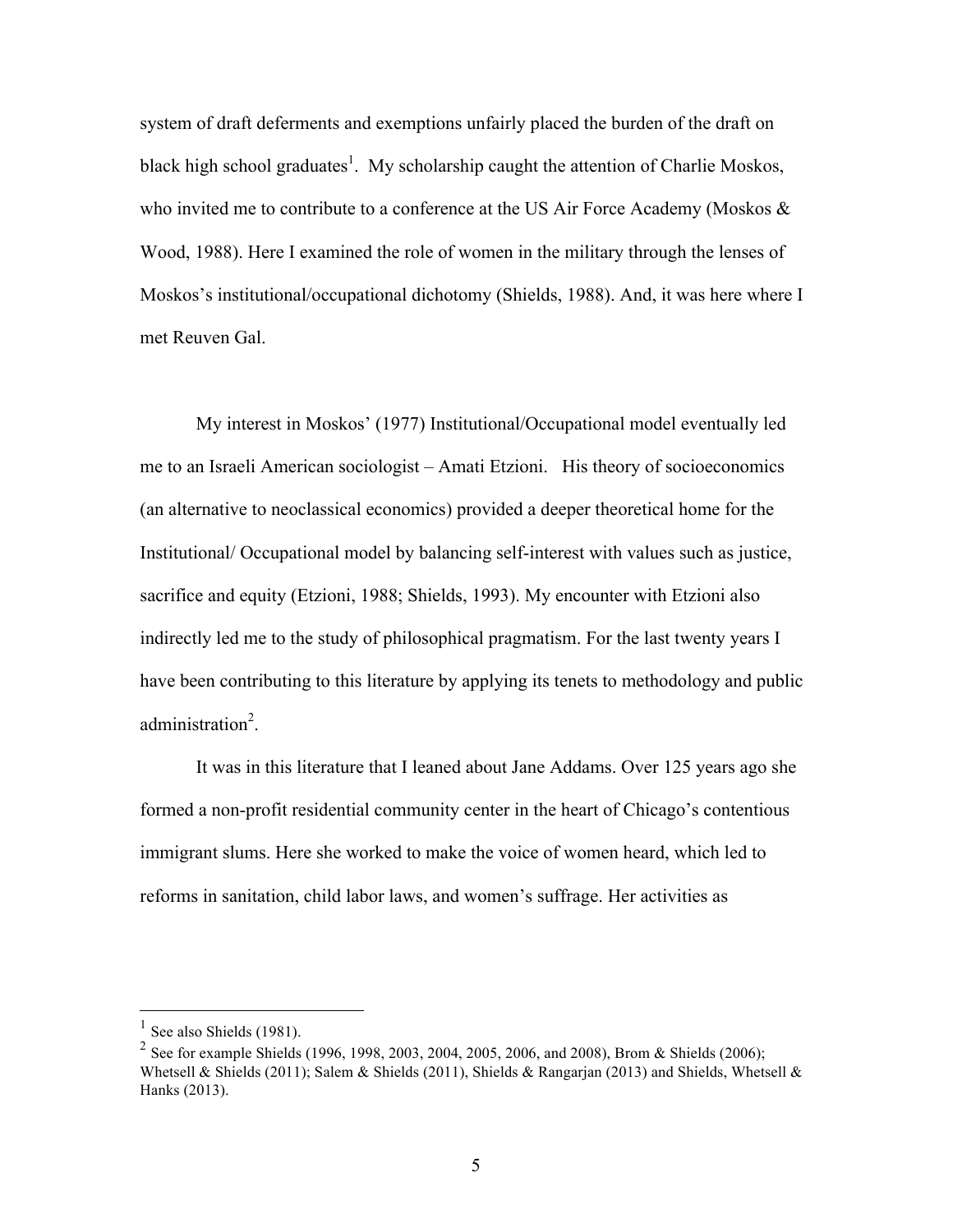spokeswoman led to books and articles, which are now considered part of the founding documents of philosophical pragmatism<sup>3</sup>.

# **Janowitz & Pragmatism**

My investigation into philosophy eventually provided opportunities to apply pragmatism to peacekeeping. As Morris Janowitz, the founder of *Armed Forces & Society,* notes, soldiers traditionally bring a kind of moral absolutism to their world. The warrior mindset contains ideas like friend/enemy, victory/defeat, and civilian/military, which help him win wars. In the *Professional Soldier*, Janowitz (1971) argues that these ideas have lost applicability in a nuclear world. Janowitz criticized the absolutist perspective as he introduced a more flexible, pragmatist perspective. Instead of treating dichotomies in fixed terms, pragmatists look at them as *useful distinctions* (Hildebrand, 2006). Contemporary scholars echo this sentiment in our post-modern world particularly when considering military led peacekeeping missions (Moskos, Williams, Segal, 2000). Certainly the UN Interim Force in Lebanon is an example where traditional absolute notions like victory/defeat or friend/enemy are blurred.

David Segal and James Burk, students of Janowitz and former editors of *Armed Forces & Society,* often told me, Morris Janowitz was a pragmatist in the John Dewey tradition; I did not see it. But as I was preparing to write a book chapter (with Joseph Soeters) on pragmatism and peacekeeping, I read Janowitz's (1971) *Professional Soldier* with fresh eyes and recognized how profoundly he was influenced by philosophical

 <sup>3</sup> See for example Addams, (1990/1910, 2002a/1902, 2002b/1922, 2007/1902)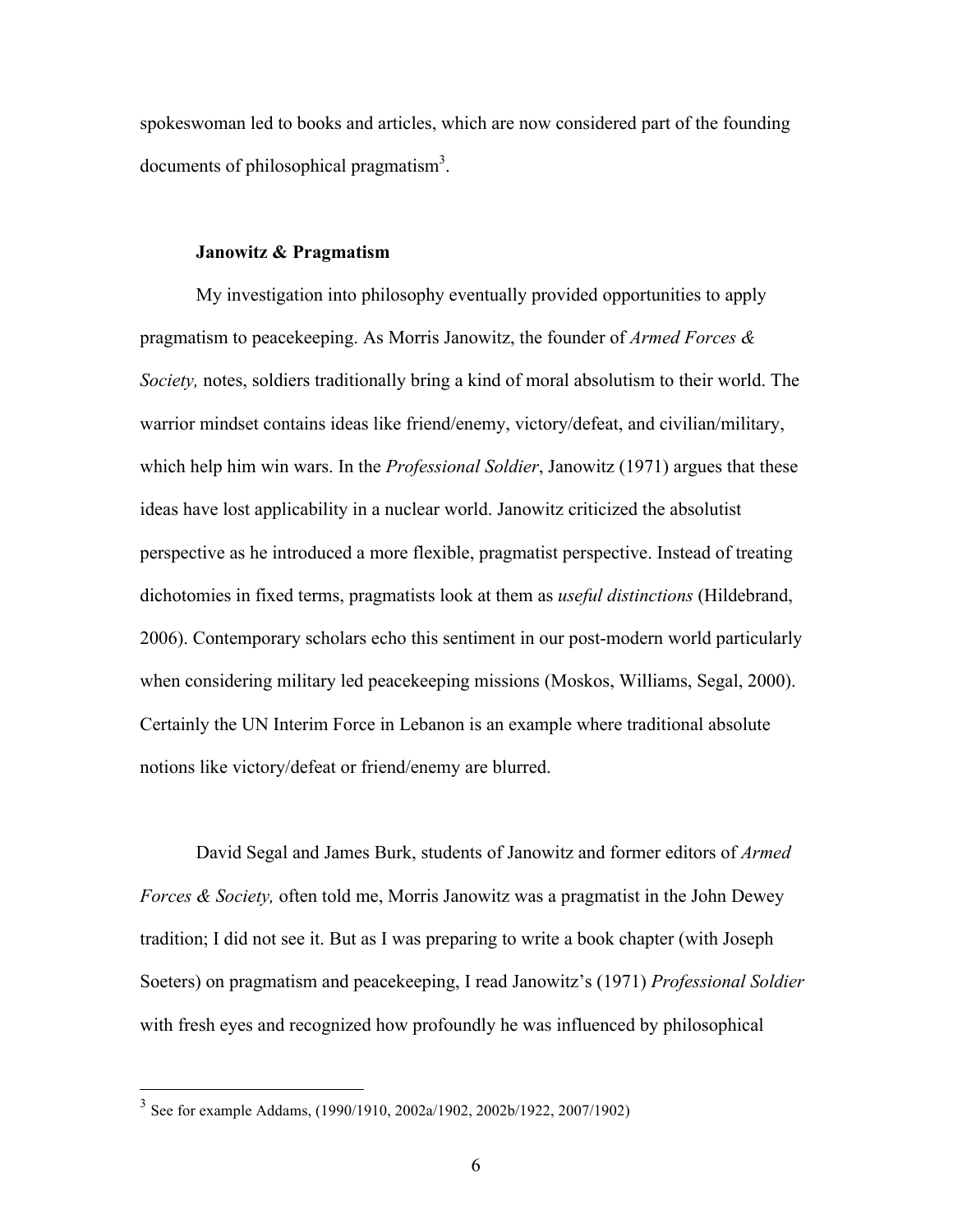pragmatism (Shields  $\&$  Soeters, 2013). It was as if I was meeting Janowitz for the first time.

### **Sabbatical – Addams & Peacekeeping**

As I applied pragmatism to peacekeeping I became intrigued with a possible connection between Jane Addams' ideas on peace and the field of peacekeeping. Addams first book on peace appeared in 1907. She entered the world stage, however, in 1915 when she organized and led a new international women's peace movement culminating in a Women's Peace Conference at The Hague. These efforts led to the 1931 Nobel Peace Prize. Subsequently, Addams scholars focused on her early ideas of democracy and inquiry and ignored her theories of peace (Hamington, 2009; Elshtain, 2002). The absence of her peace philosophy was perhaps a legacy of sustained public scorn she received during WWI. Her views on peace were viewed as traitorous (Knight, 2010). 2014 offered me the opportunity to take a Sabbatical and study Addams' books and articles on peace and see if they could perhaps contribute to peacekeeping theory.

Early on it became clear that peace theory was dominated by the ideas of men. Addams was among the earliest philosophers of peace to bring a feminine standpoint to the enterprise. *The Journal of Peace Research* helped give focus to her ideas. One article had a peculiar title "Peace Research – just the study of War?" (Gleditsch, Nordkvelle, & Strand, 2014). It demonstrated the dominance of negative peace (or absence of war) in the study of peace. By defining peace in negative terms (dichotomous variable), the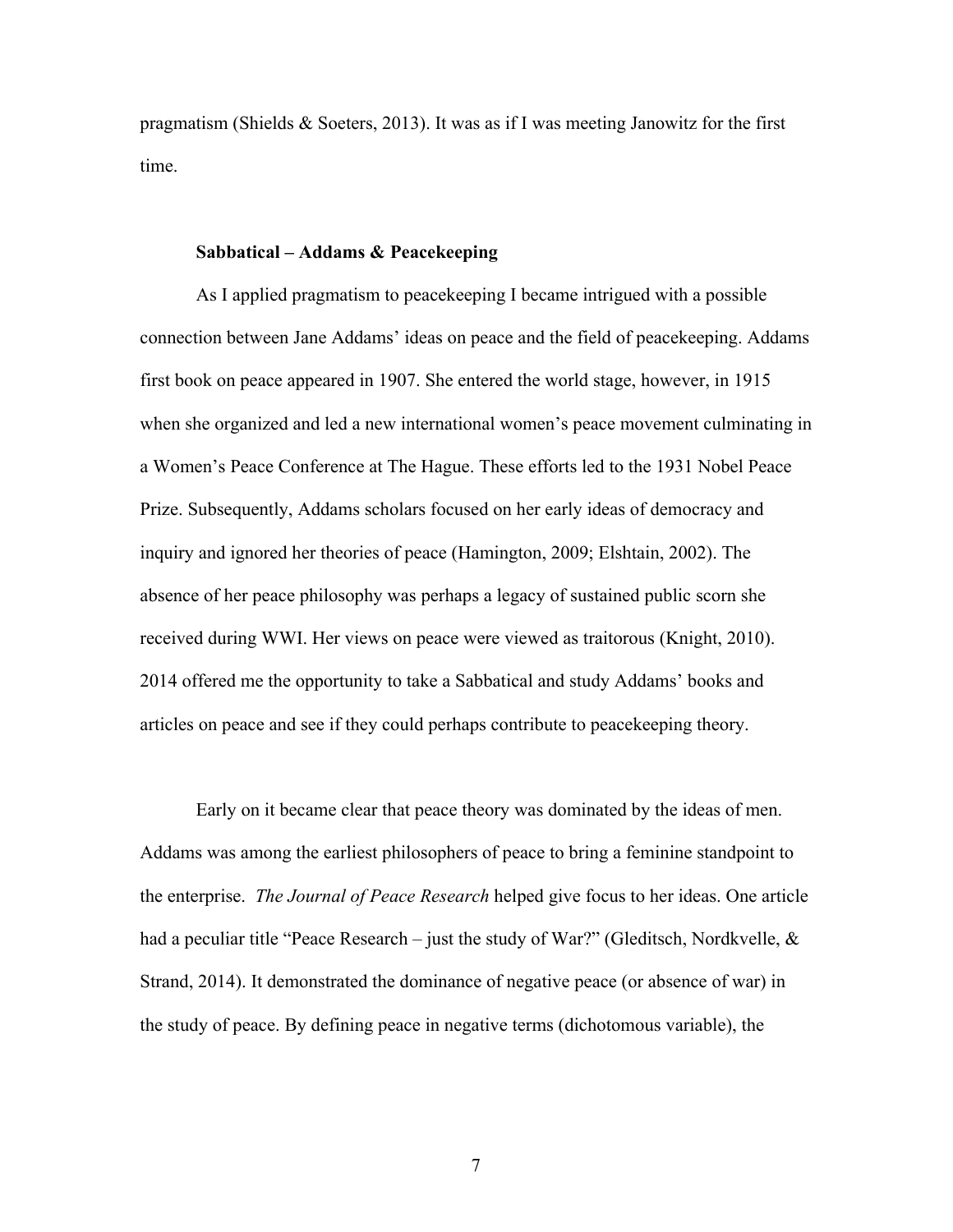scholarship of peace was predominately the study of war. This seemed crazy to me and it also provided perspective for Addams ideas of positive peace.

According to Jane Addams, *There is nothing negative in the idea of peace. War is negative. Peace is the highest effort of the human brain applied to the organization of the life and being of the peoples of the world on the basis of cooperation*. (Addams, 2003/1915, p. 117)

I teamed up with Joseph Soeters a scholar with considerable fieldwork in peacekeeping operations. We have a forthcoming article in the *American Review of Public Administration*. In this article we coined the term *peaceweaving* to capture her rich concept of positive peace. Peaceweaving is a verb – it is an ongoing activity. Ideally the many possible strands that make up the fabric created through peaceweaving are in relationship. This relationship creates texture and form, which can be strong and flexible. Finally, weaving is an activity traditionally performed by both men and women.

*"Peaceweaving is about building the fabric of peace by emphasizing relationships. Peaceweaving builds these positive relationships by working on practical problems, and engaging people widely with sympathetic understanding while recognizing that progress is measured by the welfare of the vulnerable"* (Shields & Soeters, 2015).

Positive and negative peace are more than poles on a continuum. Rather they are perhaps two distinct concepts - one representing the short-run the other the long view. One curious thing Addams emphasized was that promoting positive peace often took courage. Particularly during war, peace advocates can be viewed as traitors or as warped and twisted sentimentalists (Roosevelt, 1906). Israel's other Nobel Peace Prize winner,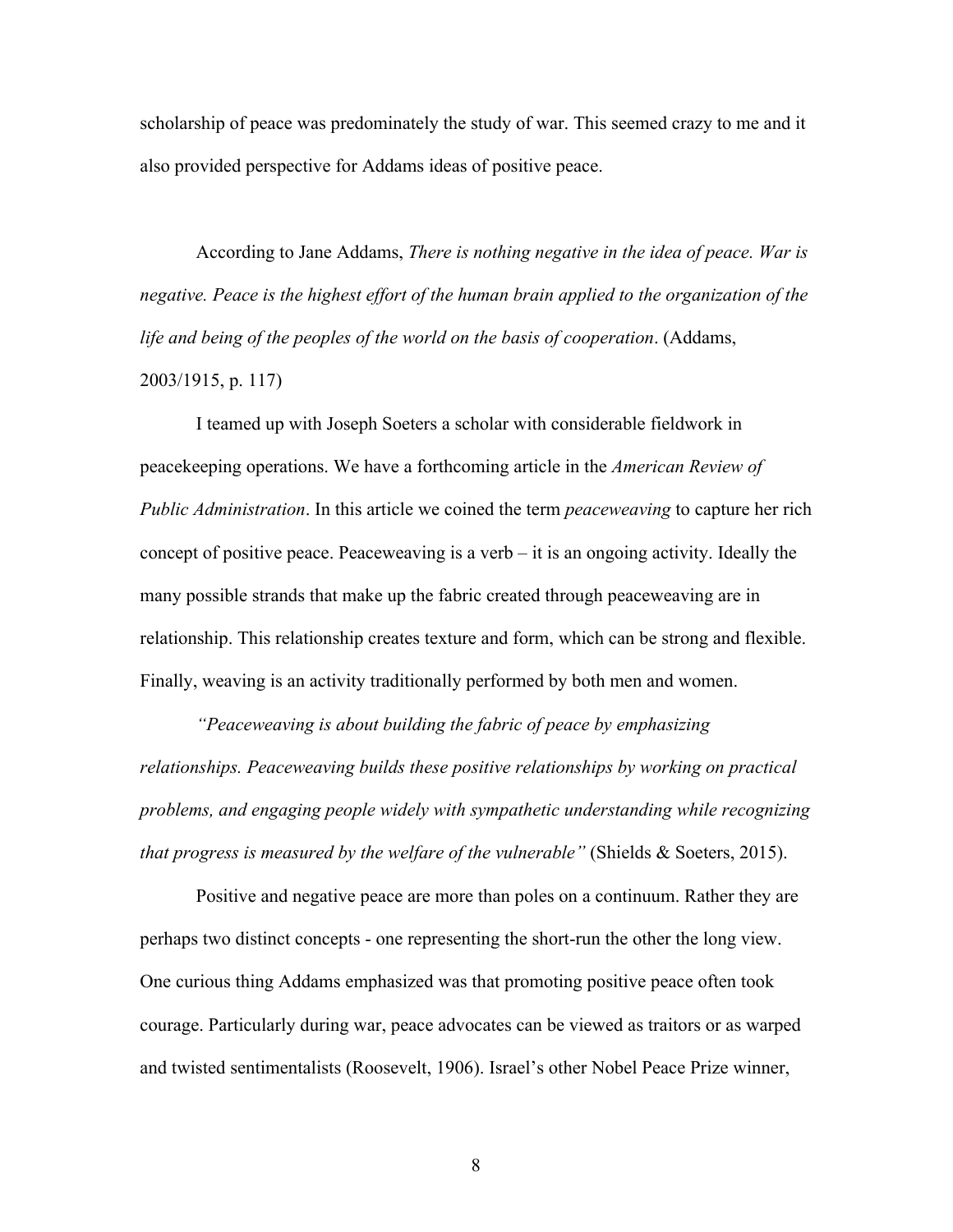Yitzak Rabin, courageously shifted the peace process toward positive peace and paid dearly for this decision. His death is a tragic reminder of the cost of courage in giving that "highest effort" Addams spoke of.

#### **Sermon Series**

While I was in the middle of reading about Addams, peace and peacekeeping it dawned on me that the rich concept of "peace" would make a great sermon series. My Lutheran pastors are always looking for good topics and so I approached them with the idea. The unexpected consequence was a sermon series, which along with myself included various Christian clergy and Rabbi Alan Freedman. The sermon series went on to become a special issue in a forthcoming ethics journal*.* Rabbi Freedman (forthcoming) spoke of the many meanings of *Shalom* and of Psalm 72. 4

He explained that *Shalom* sometimes translated as prosperity and wholeness. *Shalom* was "almost always tied to the twin concepts of justice and righteousness. If you're going to have peace, if you're going to have a society, which is whole, that society must be righteous and that society must be just. …. Peace comes from truth and acknowledging people's truth. Peace comes from a society in which everyone feels included. …Those are the concepts that underlie *Shalom*. It's not just the lack of war. It truly is a sense of wholeness within the society" (Freedman, forthcoming).

*Shalom* is a very special word. It comes closer than any other I know of capturing the complex and nurturing meaning of positive peace.

<sup>&</sup>lt;sup>4</sup> The sermon series special issue includes Highum & Sorensen (forthcoming); Freedman (Forthcoming); Floyd (forthcoming); Springer (forthcoming); Alanis (forthcoming); Shields (forthcoming) and Shields & Rissler (forthcoming).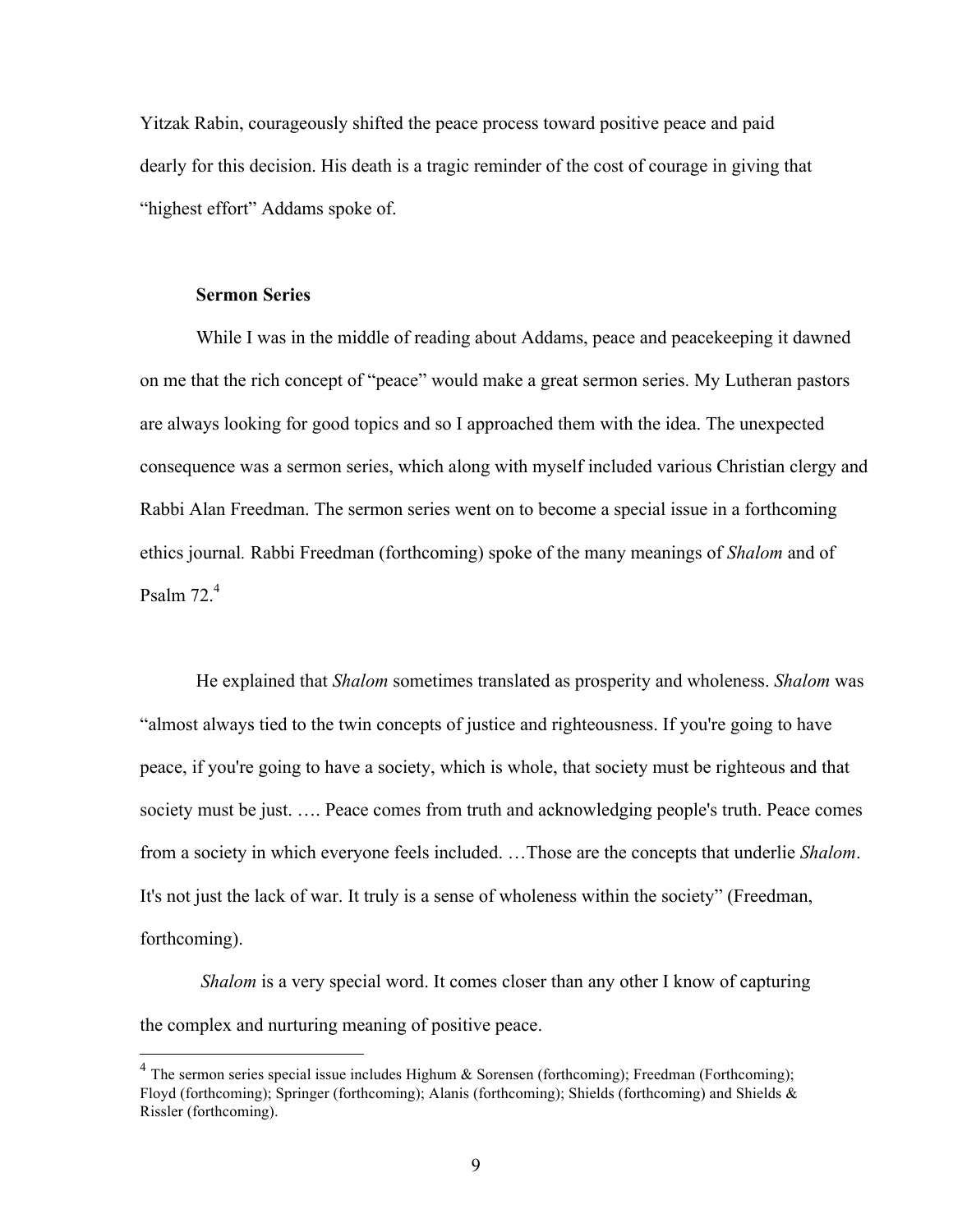### **Ambidexterity**

In the article where Joe Soeters and I coined the term *peaceweaving,* we applied "Ambidexterity" a notion borrowed from business as a way to take into account the contradictions of positive and negative peace. Business scholars advocate ambidexterity as a way to face the twin challenges of attending to routine matters or *exploiting* the current business environment and *exploring* to ensure future success (O'Reilly & Tushman, 2004). Management's inability to accomplish these two seemingly contradictory challenges can result in firms' ill prepared for the future or neglecting their current customers. Ambidexterity gives organizations the ability, "Like piano players and percussionists who need to be equally skillful with their right and left hand … to develop their 'weak' hand… Organizations nowadays need to be ambidextrous" (Soeters, 2008, 120). It is perhaps a short leap to see how this idea could be fruitful for civil and military leaders as they deal with contradictory demands of a fractured, postmodern, security environment.

While getting ready for this presentation, I asked James Burk, respected military sociologist, "Where is the notion of *peace* in civil military relations?" His dumbfounded response was – That is a good Question? My short investigation has revealed that on the rare occasion peace is mentioned – it is conceived as negative peace. Take for example, Yagil Levy's fine recent article in *Armed Forces & Society* on militarism and civil military relations theory. In it he developed a pacifism/militarism scale, which used a negative definition of peace (Levy 2016, 79).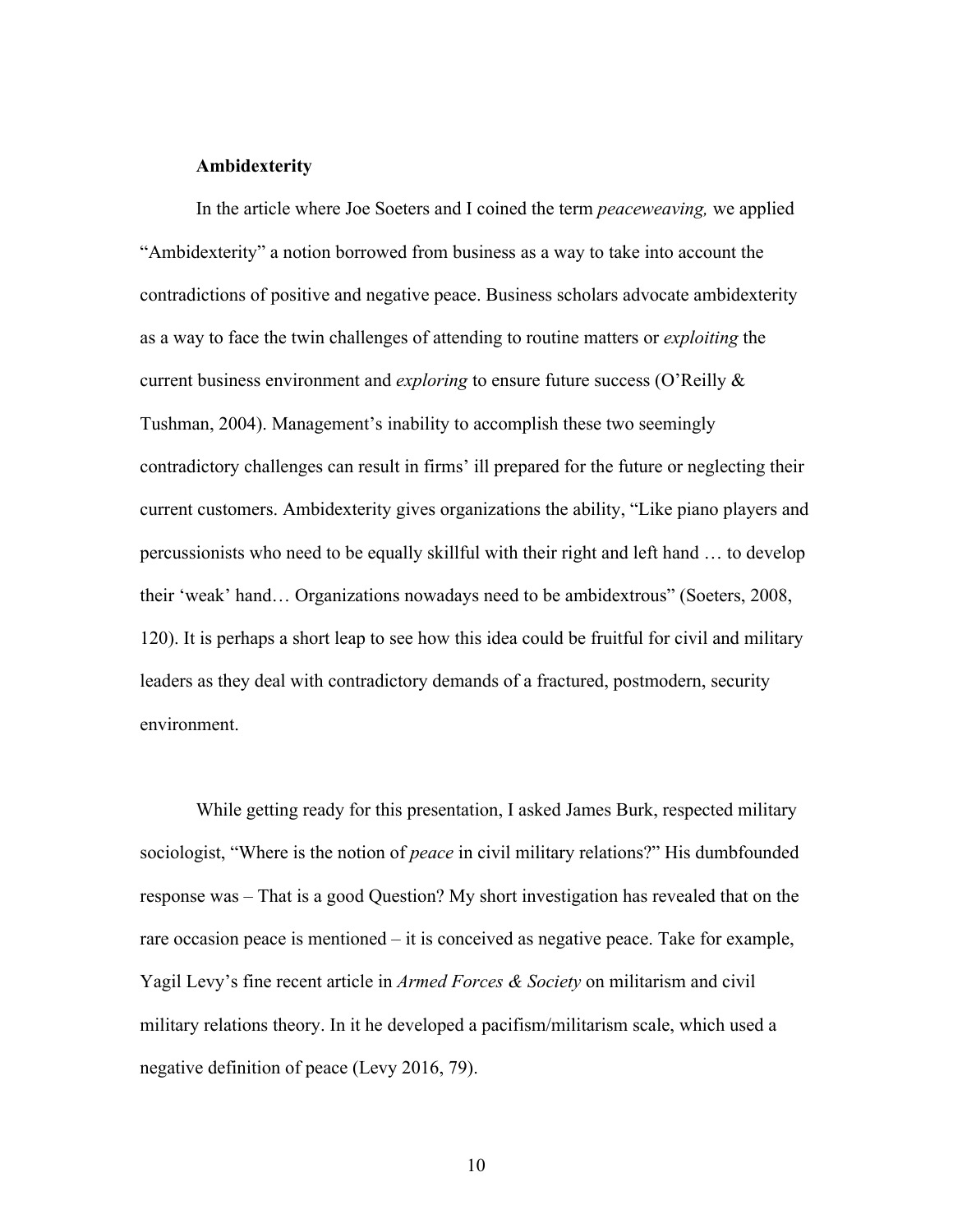For the last two years I have been on a Tilburg University dissertation committee with Joseph Soeters. We are working with an Indian graduate student – A. K Bardalai. General Bardalai was, for a while, Acting Force Commander of the UN Peacekeeping Mission in Lebanon (UNIFIL). He is studying the effectiveness of UNIFIL. His interviews and fieldwork reveal a mission coping with a Southern Lebanese population known to support Hezbollah in hiding and storing weapons and where remnants of Israeli aerial mines kill innocents. It is a postmodern mission tasked with managing a seemingly endless negative peace.

Positive peace represents the long view here exploration and moral imagination are nurtured. I am not arguing that the notion of negative peace is problematic. Clearly politicians and the military must be free to use force (or its threat) to deter aggression. Rather dominance of negative peace is pervasive. We need more ambidexterity as we think about civil military relations. We need to develop the hand of exploration and moral imagination (Lederarch, 2005). An ambidextrous Civil Military Relations would contain an organic concept of positive peace.

As researchers we might ask questions like -- is there a different conception of peace between civil and military practitioners and does that cause communication challenges when the two are asked to collaborate? How do we build (or rebuild) relationships that support positive peace? What impact does acknowledging truth (in Rabbi Freedman's explanation of *Shalom*) have on how we approach research on war and peace?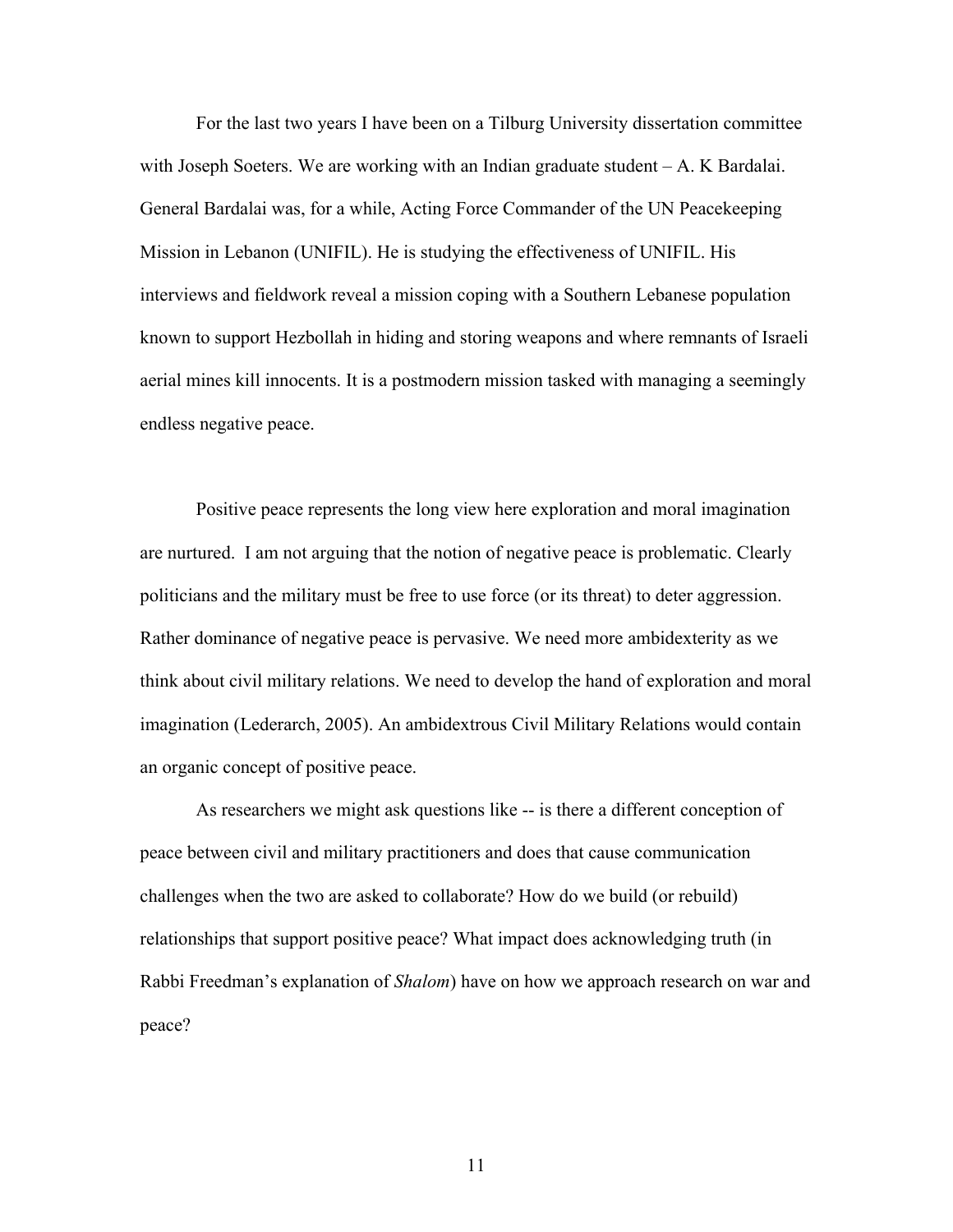And so, I have followed my heart.

I ask – that in this *Land of Imagination,* we imagine a civil-military relations theory that incorporates positive peace….. We imagine the meaning and application of positive peace in our research, and we continue to imagine….

Finally, in the words of Rabbi Alan Freedman *Shalom!*

# **References**

- Addams, J. (1990). *Twenty years at hull house.* Champaign, IL: University of Illinois Press. (Original work published 1910)
- Addams, J. (2002a). *Democracy and social ethics*. Champaign, IL: University of Illinois Press. (Original work published 1902)
- Addams, J. (2002b). *Peace and bread in time of war.* Champaign, IL: University of Illinois Press. (Original work published 1922)
- Addams, J. (2007). *Newer ideals of peace*. Champaign, IL: University of Illinois Press. (Original work published 1907).
- Addams, J., Balch, E. & A. Hamilton, A (Eds.), *Women at The Hague: The international congress of women and its results* (pp. 107-115). Champaign: University of Illinois Press. (Original work published 1915)
- Addams, J. (2003). Women and internationalism. In J. Addams, E. G. Balch, & A. Hamilton (Eds.), *Women at The Hague: the international congress of women and its results* (pp. 107-115). Champaign, IL: University of Illinois Press. (Original work published 1915)
- Alanis, J. (forthcoming). Peace and Liberation Theology. *Global Virtue Ethics Review*.
- Bardalai, Apurba K. (2006). *Changing Security Scenario: Implications for UN Peacekeeping*. New Delhi: Knowledge World, United Service Institution of India.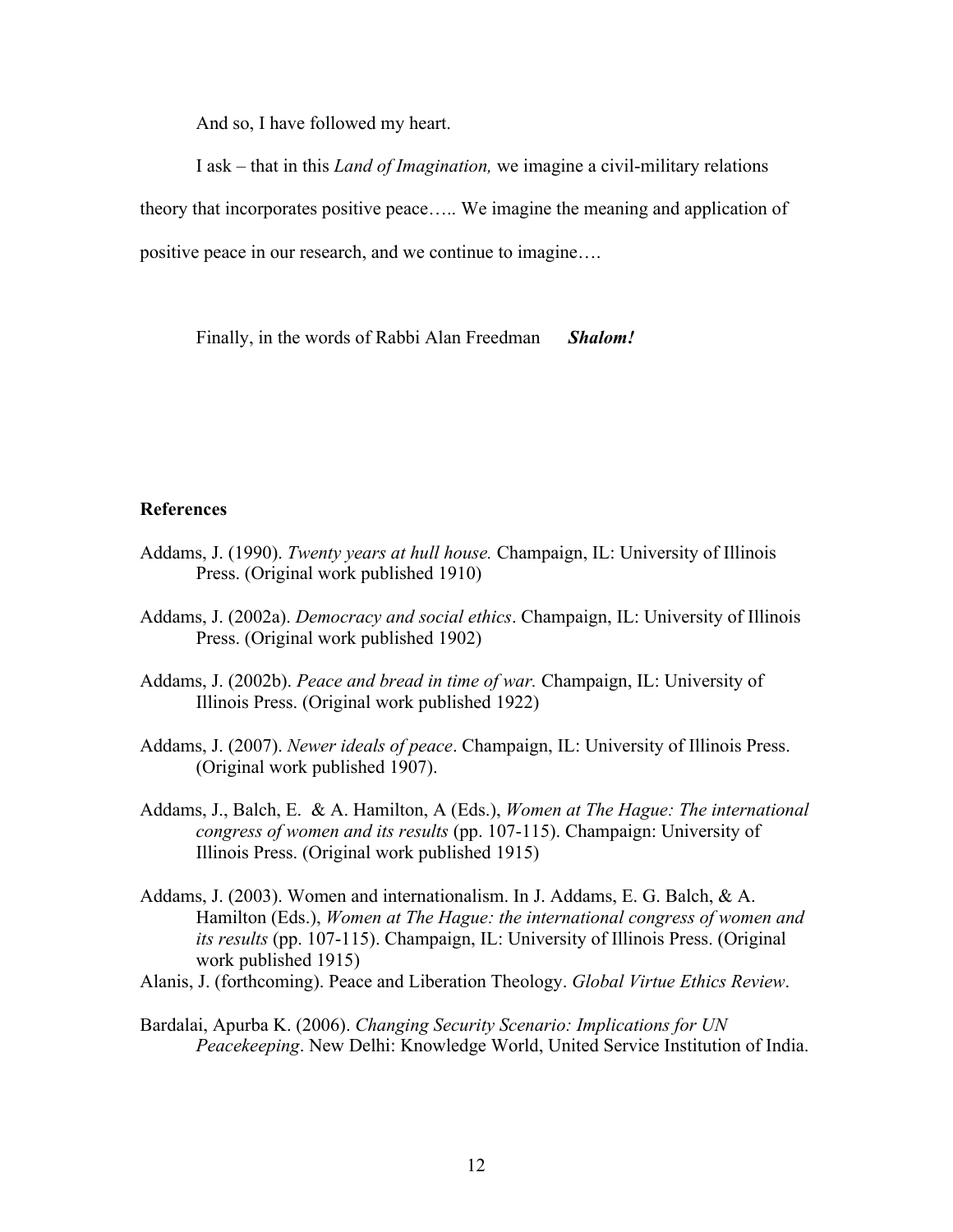- Brom, R. & Shields, P. (2006). Classical pragmatism, the American experiment, and Public Administration. In Eds, Lynch, T. & Cruise, P. *The Handbook of Organization Theory and Management: The Philosophical Approach pp.* 302- 322. New York: Taylor and Francis.
- Elshtain, J. (2002). *Jane Addams and the Dream of American Democracy.* New York: Basic Books.
- Etzioni, A. (1988). *The Moral Dimension: Toward a New Economics*. New York: Free Press.
- Floyd, M. (Forthcoming). Peace in its Fullness: Biblical Perspectives on Aspects of Peace. *Global Virtue Ethics Review.*
- Freedman, Alan. (Forthcoming). Peace: Shalom is *More* than the Absence of War. *Global Virtue Ethics Review*.
- Gleditsch, N. P., Nordkvelle, J., & Strand, H. (2014). Peace research—Just the study of war? *Journal of Peace Research*, 51, 145-158.
- Hildebrand, D. (2008). *Dewey: A Beginners Guide.* Oxford: Oneworld Books.
- Hamington, M. (2009). *The Social Philosophy of Jane Addams*, Champaign, IL: University of Illinois Press.
- Highum, B. & Sorensen, L. (Forthcoming). The Peace of God in its Fullness. *Global Virtue Ethics Review.*
- Janowitz, M. (1971). *The Professional soldier: A social and political portrait*. New York: The Free Press.
- Knight, L. (2010). *Jane Addams: Spirit in Action*. New York: WW Norton & Co.
- Lederach, J. P. (2005). *The Moral Imagination: The Art and Soul of Building Peace*. Oxford: Oxford University Press.
- Levy, Yagil. 2016. What is Controlled by Civilian Control of the Military? Control of the Military vs. Control of Militarization. *Armed Forces & Society* 42 (1): 51-74.
- Moskos, C. (1977). From Institution to Occupation: Trends in Military Organization. *Armed Forces & Society* 4(1): 41-50.
- Moskos, C. & Wood, F. Eds. (1988). *The Military More than Just a Job*. New York: Pergamon-Brassey.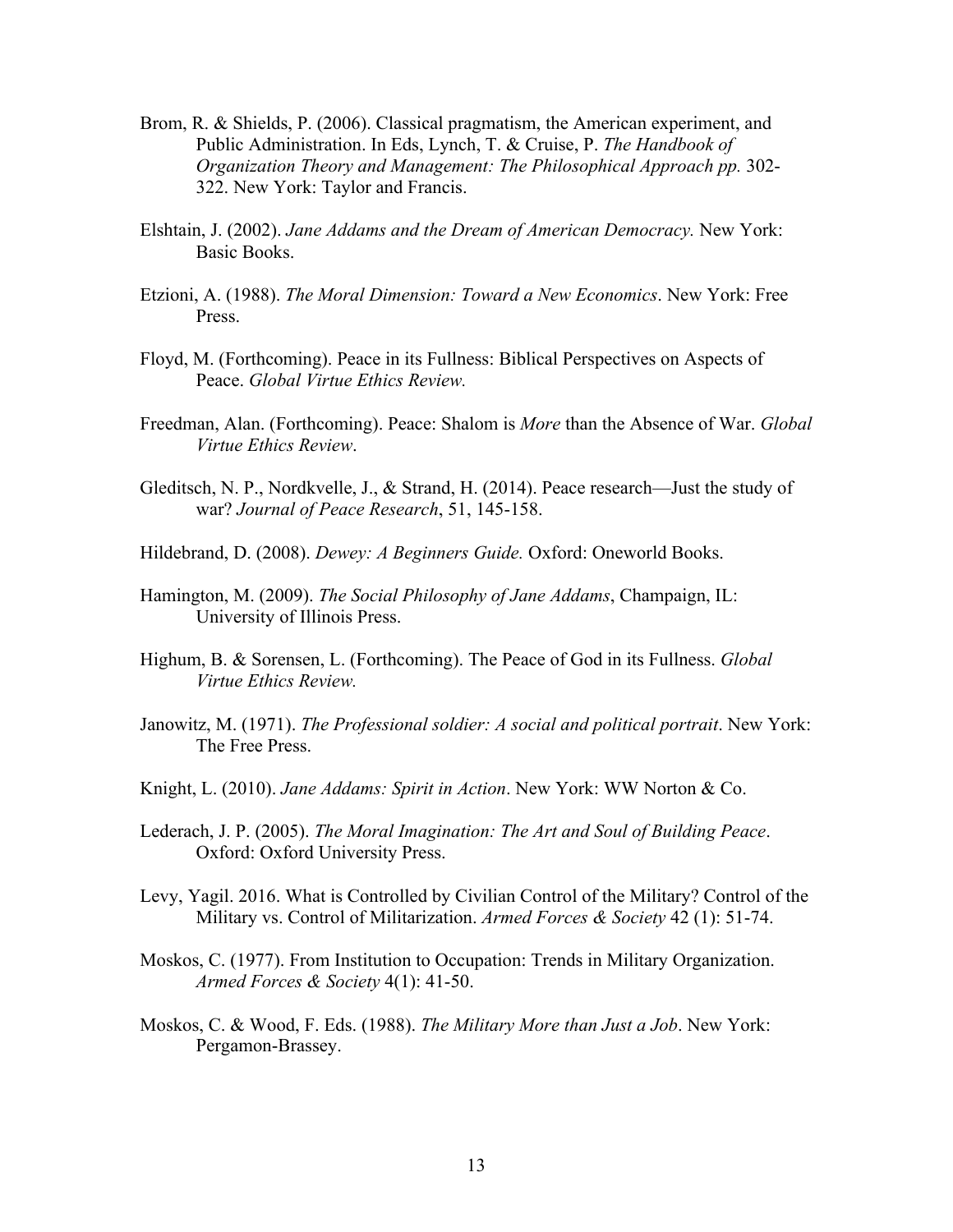- Moskos, C., Williams, J. A., & Segal, D. (2000). *The Postmodern Military: Armed Forces after the Cold War.* Oxford: Oxford University Press.
- O'Reilly, C & Tushman, M. (2004). The ambidextrous organization. *Harvard Business Review* 82: 74-81.
- Peres, S. (2011). Foreword. In, Eds. Senor, D. and Singer, S. *Start-up Nation: The Story of Israel's Economic Miracle*. pp. xi – xiv. New York, Council on Foreign Relations.
- Roosevelt, T (1909/2002). Tolstoy, *Outlook* (15 May): 103-105. In M. Fischer and J Whipps. (Eds.) *Jane Addams's Writings on Peace Vol. I.* Bristol: Thoemmes Press.
- Salem, P. & Shields, P. (2011). Out of the woods: Facilitating pragmatic inquiry and dialogue. *Administration & Society* 43(1): 124-132.
- Seigfried, C. H. (1996). *Pragmatism and Feminism: Reweaving the Social Fabric*. Chicago: University of Chicago Press.
- Senor, D. & Singer, S. (2011). *Start-up Nation: The Story of Israel's Economic Miracle*. New York, Council on Foreign Relations.
- Shields, P. (1980). Enlistment during the Vietnam era and the "representation" issue of the All-Volunteer Force. *Armed Forces & Society*. 7(1): 133-151.
- Shields, P. (1981). The Burden of the Draft: The Vietnam Years. *Journal of Political and Military Sociology*. 9(2): 215-228.
- Shields, P. (1988). Sex roles in the military. In Eds. Moskos, C. & Woods, F. *The Military More than Just a Job* pp. 47-58. New York: Pergamon-Brassey.
- Shields, P. (1993). A New Paradigm for Military Policy: Socioeconomics. *Armed Forces & Society*. 19 (4): 511-531.
- Shields, P. (1996). Pragmatism: Exploring Public Administration's Policy Imprint. Administration & Society. 28(3): 390-411.
- Shields, P. (1998). Pragmatism as Philosophy of Science: a Tool for Public Administration. *Research in Public Administration* 4: 195-226.
- Shields, P. (2003). The Community of Inquiry: Classical Pragmatism and Public Administration. *Administration & Society* 35(5): 510-538.
- Shields, P. (2005). Classical Pragmatism: Roots and promise for a PA feminist theory. Administrative Theory and Praxis 27(2): 124-132.